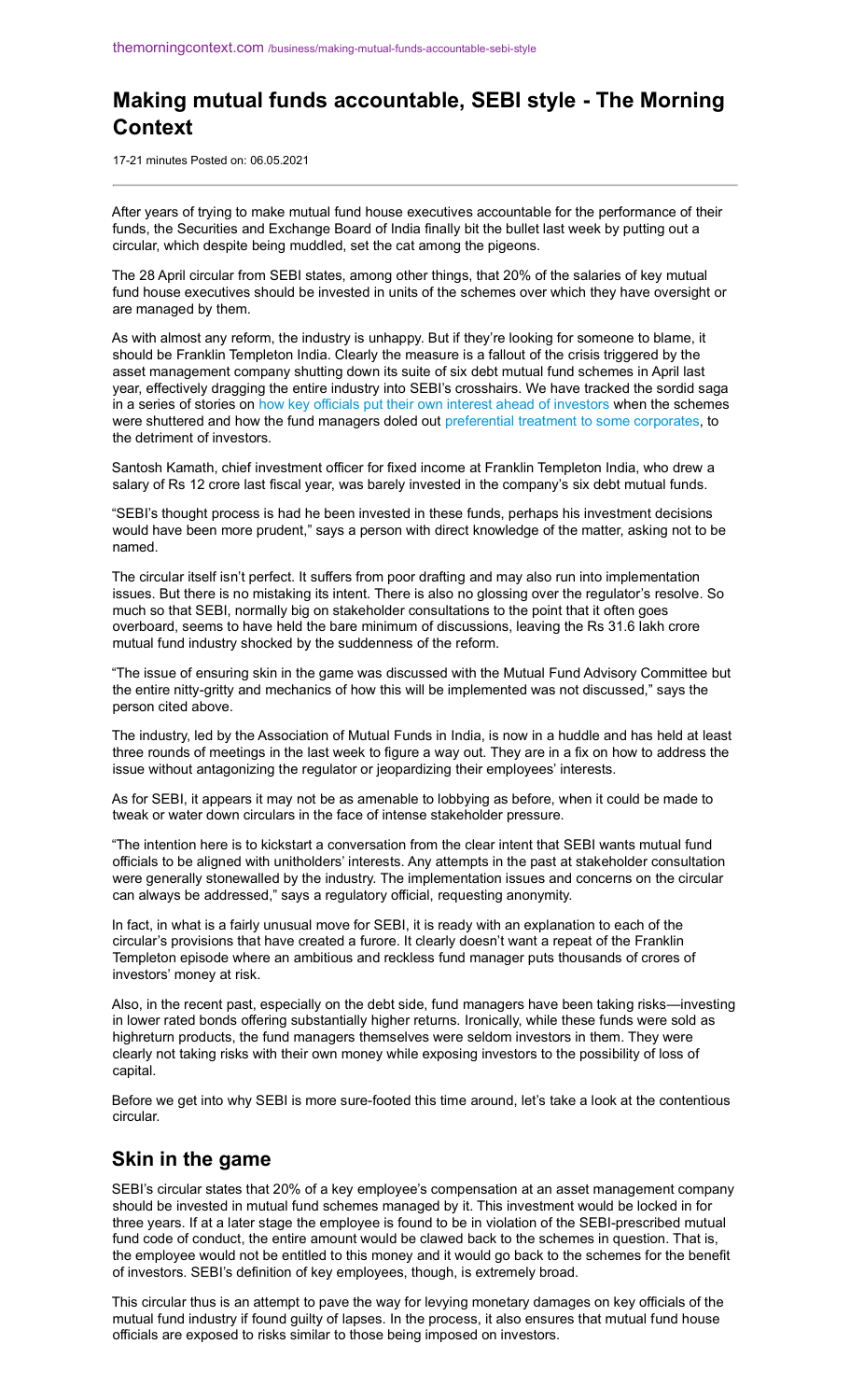However, this intent is lost somewhat in the muddled wording of the circular, specifically its broad applicability to both senior and junior staff of an AMC and the requirement that they invest in all of the schemes of their fund house.

"Whenever we go out to sell our funds to corporates, institutions, domestic or foreign, the first thing we are asked is, how much is our senior employees' and fund managers' investment in the schemes managed by us," said the sales head of a large fund house, asking not to be named.

His statement is a reflection of what is construed as a bare minimum requirement to convince potential investors to put money in a fund. It speaks to fund managers' and chief executives' faith in their funds and investment strategy. This holds true across the globe and India is no exception.

But how many actually invest in their funds?

In a majority of cases, the bulk of investments by senior management and fund managers is with their own fund house. For instance, Radhika Gupta, CEO, Edelweiss Mutual Fund, has 70% of her investments in schemes managed by Edelweiss. A similar story plays out with the chief executives and fund managers of top fund houses like SBI Mutual Fund, HDFC Mutual Fund, ICICI Mutual Fund and Kotak Mutual Fund.

"It's not as though SEBI had to direct mutual fund executives to show confidence in their funds and align their interest with unitholders. Majority of us were already doing so," says the chief executive of a large fund house, declining to be named.

"Skin in the game is great if done with one's own free will. It shows that people are confident and convinced with what they are doing. I am against this forcing people to do things. It dilutes the whole skin in the game concept," adds Neil Parag Parikh, chairman and chief executive of PPFAS Mutual Fund.

The question then is, do all mutual fund managers follow the same principle? Claims aside, scheme information documents show that while most mutual fund officials are invested in their own funds, the investment is by no means uniform. In the higher risk funds requiring active fund management, the investment is minuscule or next to zero. We looked at the top five fund houses and the investment by fund managers and key managerial personnel in two fund categories—credit risk funds and flexi cap funds.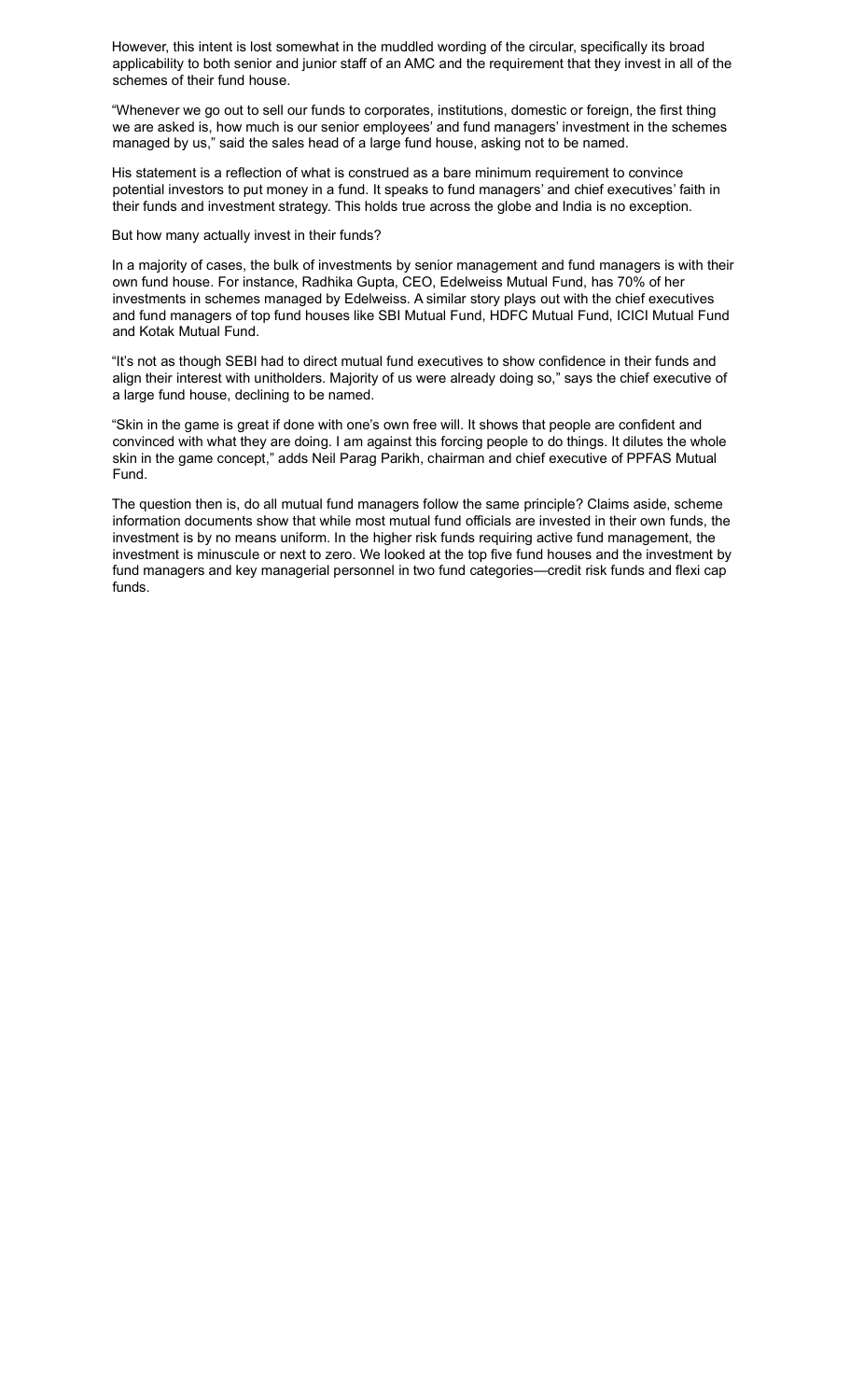# **Risk averse**

Fund managers and key managerial personnel have little stake in high-risk funds.



## **SBI Mutual Fund**

## **AUM:** Rs 5.04 lakh crore

| Category of<br>fund        | Investment by fund<br>managers          | Investment by<br><b>KMP</b> |
|----------------------------|-----------------------------------------|-----------------------------|
| <b>Credit Risk</b><br>Fund | Lokesh Mallya and Mansi<br>Sajeja - Nil | Nil                         |
| Flexi Cap<br><b>Fund</b>   | Anup Upadhyay - Rs 1 lakh Rs 1.5 crore  |                             |

## **HDFC Mutual Fund**

#### **AUM: Rs 4.07 lakh crore**

| Category of<br>fund        | Investment by fund<br>managers  | Investment by<br><b>KMP</b> |
|----------------------------|---------------------------------|-----------------------------|
| <b>Credit Risk</b><br>Fund | Shobhit Mehrotra - Nil          | Rs 22.47 crore              |
| <b>Flexi Cap</b><br>Fund   | Prashant Jain - Rs 3.94<br>lakh | Rs 47 crore                 |

## **ICICI Pru MF**

### **AUM:** Rs 4.06 lakh crore

| Category of                | Investment by fund                                | Investment    |
|----------------------------|---------------------------------------------------|---------------|
| fund                       | managers                                          | by KMP        |
| <b>Credit Risk</b><br>Fund | Manish Banthia and Akhil<br>Kakkar - Rs 2.43 lakh | Rs 5.39 crore |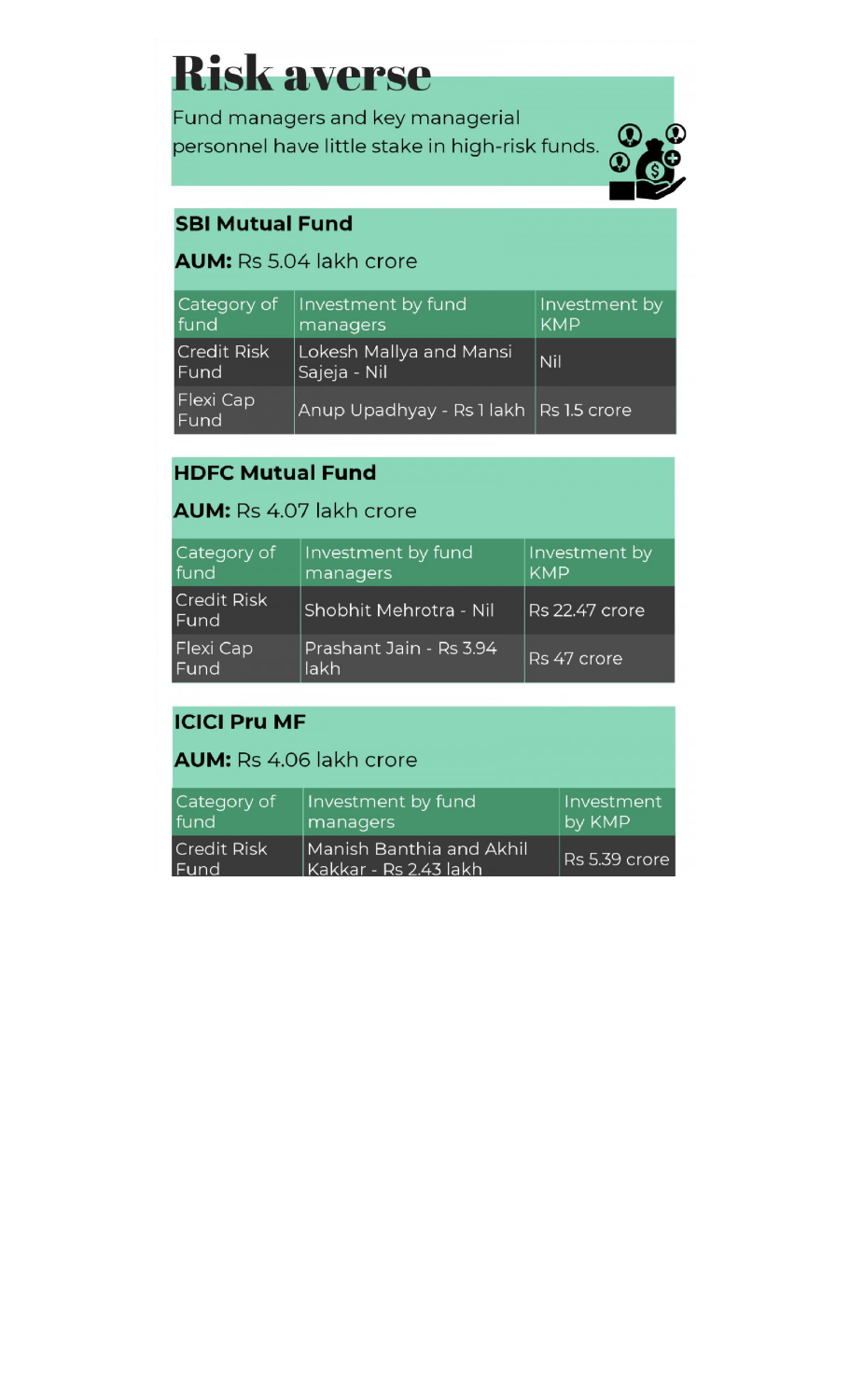#### **Aditya Birla Sunlife Mutual Fund**

#### **AUM:** Rs 2.66 lakh crore

| Category<br>of fund      | Investment by fund managers                                            | Investment<br>by KMP |
|--------------------------|------------------------------------------------------------------------|----------------------|
| Credit                   | $\vert$ Maneesh Dangi and Sunaina Da<br>Risk Fund Cunha - Rs 6.4 crore | Rs 21 lakh           |
| Flexi Cap<br><b>Fund</b> | Anil Shah - Nil                                                        | Rs 6 lakh            |

#### **Kotak Mahindra Mutual Fund**

#### **AUM:** Rs 2.30 lakh crore

| Category of<br>fund        | Investment by fund<br>managers | Investment by<br><b>KMP</b> |
|----------------------------|--------------------------------|-----------------------------|
| <b>Credit Risk</b><br>Fund | Deepak Agarwal - Nil           | Nil                         |
| Flexi Cap<br>Fund          | Harsha Upadhyaya - Nil         | Rs 19.6 crore               |

#### KMP: Key managerial personnel

#### **Source: Scheme information documents of**

#### individual funds as of 31 March 2020

Credit risk funds, which focus on investing in below super rated bonds and saw the highest outflows in the last one year, attracted little by way of investments from fund managers and key managerial personnel. A similar story plays out in flexi cap funds, which invest in companies of different sizes, depending on where they expect maximum gains. To be sure, these officials could be invested in other funds of their fund house based on their own risk profile.

Some fund managers even raised apprehensions that the SEBI diktat is akin to making fund house employees permanent insiders.

"A fund manager withdraws some funds and the market falls after a few days. Imagine the accusations that will fly; why did he not tell everybody to withdraw?" asks Shankar Sharma, cofounder of investment advisory firm First Global on his twitter handle.

### **The key employee conundrum**

The other thing that has left the mutual fund industry perplexed is the circular's wide definition of "key" employees. A key employee is not a concept that has been defined under SEBI norms or the Companies Act, 2013. What the act does is define key managerial personnel as someone who is in charge of managing the operations of a company. Key managerial personnel, under the act, include chief executive officer, managing director, chief financial officer, manager, company secretary and whole-time director.

However, SEBI in its circular last week, goes much further and comes up with an extremely broad definition of key employees. It includes:

- 1. Chief executive officer, chief investment officer, chief risk officer, chief information security officer,chief operation officer, fund manager(s), compliance officer, sales head
- 2. Investor relation officer(s), heads of other departments, dealer(s) of the AMC
- 3. Direct reportees to the CEO (excluding personal assistant/secretary)
- 4. Fund management team and research team
- 5. Other employees as identified and included by AMCs and trustees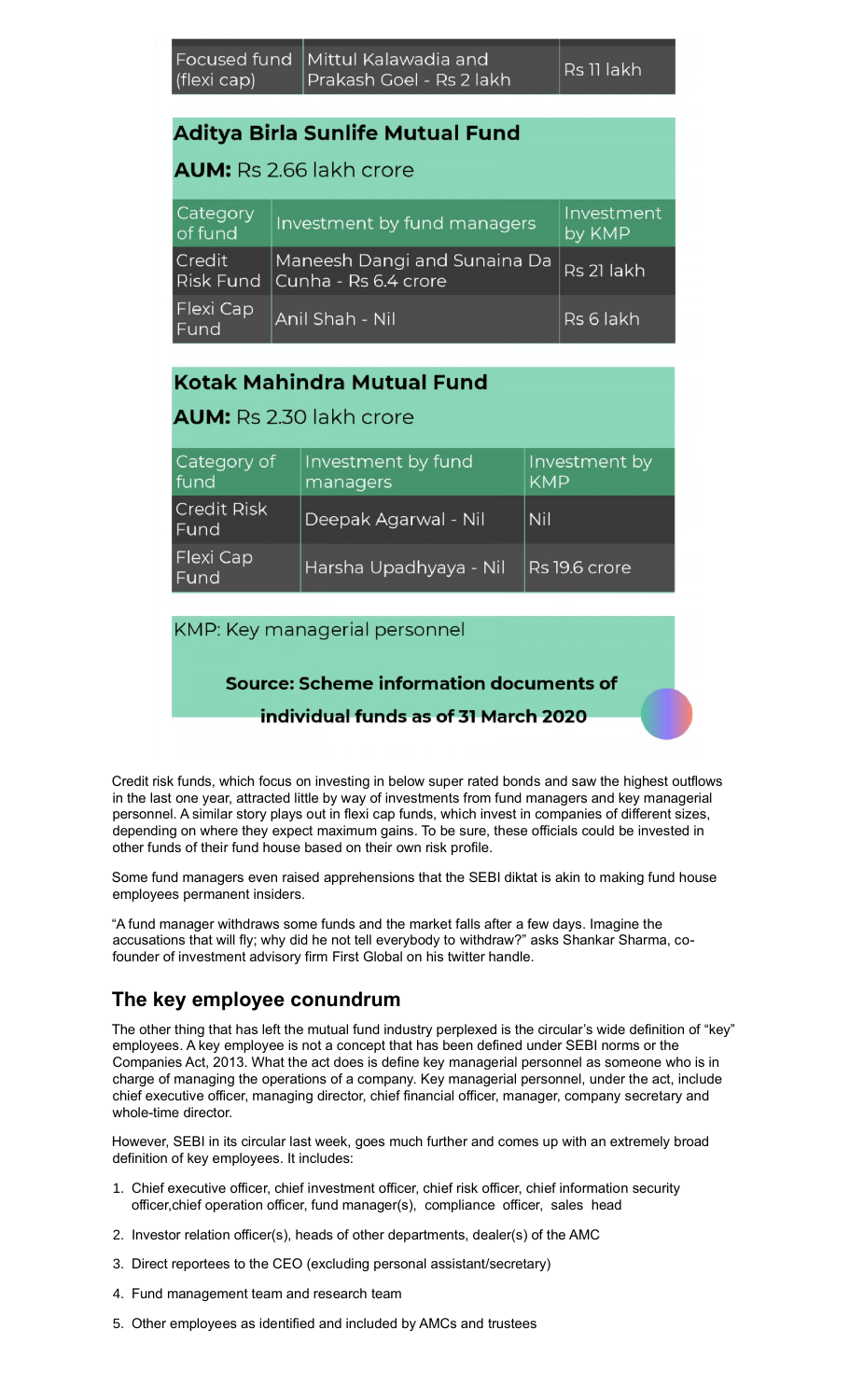SEBI thus covers employees who are not directly included in any fund management and strategy decision. As bizarre as this may sound, going by this definition, 20% of the human resource head or information technology head's salary will also have to be invested in units of their fund house.

The skin in the game theory just doesn't work in their case, given that the chief executive officer or a fund manager of a mutual fund are paid a whole lot more, with their packages being among the highest in the industry. A quick look at the disclosures for fiscal year 2019-20 helps drive this point home. Milind Barve, former CEO of HDFC Mutual Fund, earned Rs 7.43 crore; Nilesh Shah, chief executive officer of Kotak MF, had a pay package of Rs 7.32 crore; and ICICI Prudential MF paid Rs 6.98 crore to its managing director Nimesh Shah.

"This circular applies to not just senior employees but junior research staff, dealers, and support function heads. These people don't earn the kind of money CEOs and CIOs do. It is forcing them to lock 20% of their income for three years. It mandates how much one saves. For a guy earning Rs 15-20 lakh, imagine how difficult it is to put away Rs 3-4 lakh. We are constraining employee cash flows," said [Radhika Gupta of Edelweiss in a tweet on 28 April.](https://mobile.twitter.com/iRadhikaGupta/status/1387433870623055880)

The measure may also impair the cash flow of an AMC. If, for instance, the AMC were to hike salaries of junior employees by 20% to account for their compulsory 20% contribution to its schemes, it could jeopardize the fund house's cost structure. Disclosures by fund houses suggest that on average the year-on-year hikes for employees has been about 5-10%. So if an AMC were to shield the take-home pay of junior staff, then its expenses on account of salaries could increase significantly.

#### **The regulator's take**

As it turns out, SEBI has an explanation for this broad definition of key employees.

"Sure the IT head may not have any say in fund management decisions, but such heads are part of key committees. So, if their own money is at stake, they may raise their voice in the committee meetings rather than being a mute spectator. While deciding on the 20% threshold we had considered individuals who are earning more than Rs 50 lakh. Taking the bonuses, ESOPs into consideration, it roughly translates to about 12% of gross," says the regulatory official quoted earlier.

"As far as dealers and research analysts are concerned, they are the first ones to get price-sensitive information and it is more likely that front running, manipulation can happen at that level. It is difficult to levy monetary penalties in such cases. This circular brings them in the ambit of the clawback provision," he added.

How will the employees' contribution be invested across schemes?

The SEBI circular says it has to be across all schemes managed or overseen by the official concerned. So a CEO overseeing 40-odd schemes will need to invest in all the schemes (barring exchange-traded funds, index funds and overnight funds). And if a fund house has more debt funds vis-a-vis equity funds, then an employee's asset allocation will be on similar lines, even if his own risk profile calls for higher equity allocation. This completely messes up an individual's asset allocation.

SEBI has, to some extent, addressed the issue of diversification for fund managers.

In case of fund managers managing only a single scheme, or a single category of schemes, 50% of the compulsory deduction will be invested in the units of the scheme/category managed by the fund manager and the remaining can be in units of those schemes whose risk value is equivalent to or higher than the scheme managed by the fund manager, said SEBI by way of explanation.

Even this, in a way, throws the fund manager's personal risk management for a toss as the diversification of his investment is limited to a similar or higher risk category.

#### **Fears of an exodus**

Personally, we select jobs if our interests align with those of the company and the attractiveness of the salary on offer. SEBI's diktat is akin to telling the management of a company what and how much to pay employees.

This forced salary restructuring could still work for key managerial personnel and promoters but should it be applied to dealers and research analysts? Typically, dealers and analysts are not locked into the fund management industry. The fear is that it could trigger an exodus of talent from AMCs to competing industries such as banking, insurance, portfolio management and hedge funds.

There are also unforeseen tax implications on employees, The Economic Times reported on [4 May.](https://economictimes.indiatimes.com/mf/mf-news/skin-in-the-game-order-knots-mf-employees-income-tax/articleshow/82378736.cms?from=mdr)

"This SEBI circular has the potential to open a pandora's box. It is a case of micromanagement and over-regulation which is likely to hurt a lot of personnel of AMCs given that the scope of key employees is very wide under SEBI Mutual Fund Regulations. In pandemic times, it is likely to cause more pain. This also starts a new era of SEBI prescribing employment conditions for government as well as private mutual funds," says Sumit Agrawal, founder, Regstreet Law Advisors and a former **SEBI officer.** 

The worried mutual fund industry is considering two principal options—sending a comprehensive submission to SEBI highlighting their concerns or getting some employees to file writ petitions in courts.